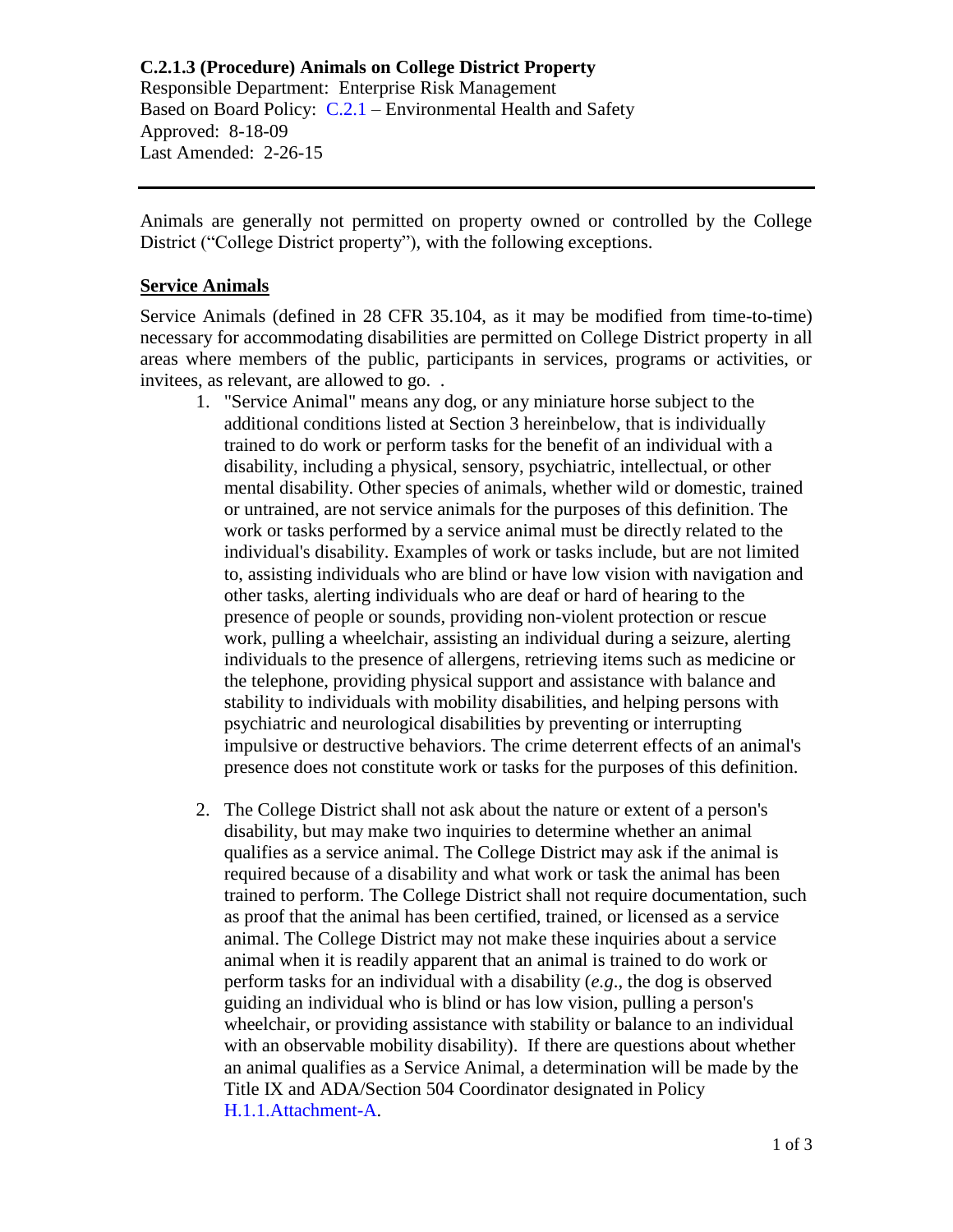**C.2.1.3 (Procedure) Animals on College District Property** Responsible Department: Enterprise Risk Management Based on Board Policy: [C.2.1](https://www.alamo.edu/siteassets/district/about-us/leadership/board-of-trustees/policies-pdfs/section-c/c.2.1-policy.pdf) – Environmental Health and Safety Approved: 8-18-09 Last Amended: 2-26-15

## 3. Miniature horses*.*

(a) *Reasonable modifications.* The College District shall make reasonable modifications in policies, practices, or procedures to permit the use of a miniature horse by an individual with a disability if the miniature horse has been individually trained to do work or perform tasks for the benefit of the individual with a disability.

(b) *Assessment factors.* In determining whether reasonable modifications in policies, practices, or procedures can be made to allow a miniature horse into a specific facility, the College District shall consider—

(i) The type, size, and weight of the miniature horse and whether the facility can accommodate these features;

(ii) Whether the handler has sufficient control of the miniature horse;

(iii) Whether the miniature horse is housebroken; and

(iv) Whether the miniature horse's presence in a specific facility compromises legitimate safety requirements that are necessary for safe operation.

- 4. Students with a disability desiring the use of a Service Animal on campus may, but are not required to, first contact the Disability Support Services Office designated for that college, to register as a student with a disability. The Disability Support Services Office will evaluate the disability, direct the acceptance of the service animal on campus, and recommend any additional accommodations appropriate to the functional limitations of the disability. Faculty or Staff desiring use of a service animal should contact the Office of Human Resources. The Associate Vice Chancellor of Human Resources (or a designee) will evaluate the disability and make any appropriate recommendations.
- 5. Individuals using Service Animals on campus shall comply with the *Conditions of Permitted Use of Animals*, below.

## **Non-Service Animals**

Domesticated Animals that are not considered Service Animals are permitted to the extent necessary for Official Purposes.

1. "Official Purposes" means use of domesticated animals in instructional classes/programs as part of the established course curriculum, or for law enforcement purposes by law enforcement agencies, for internally approved